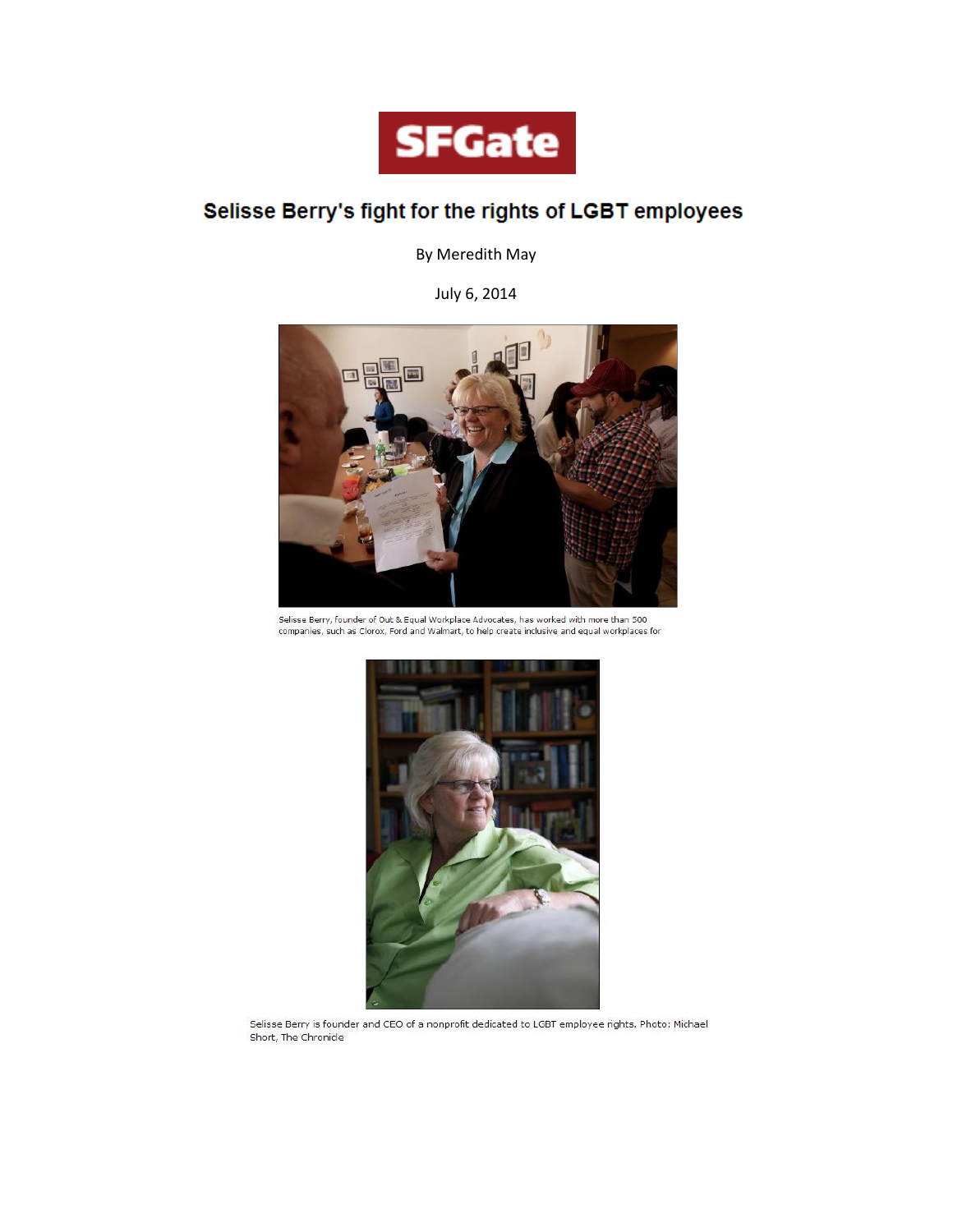

Berry has been bringing her efforts for equality overseas, organizing summits in London and India.



Selisse Berry the founder of Out & Equal Workplace Advocates, has her photo taken at their financial district office on Thursday May 29, 2014, in San Francisco, Calif. Photo: Michael Macor,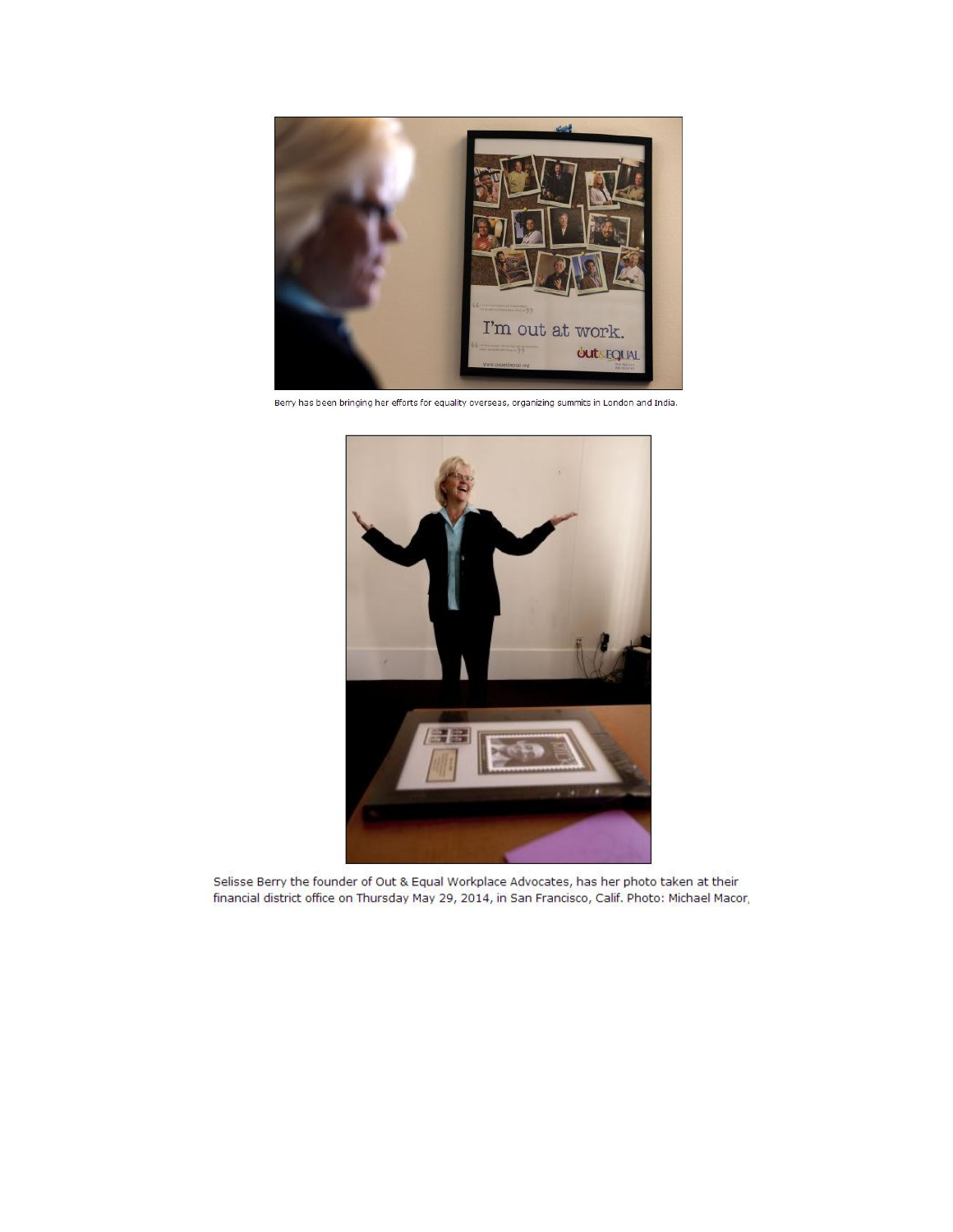

Selisse Berry, founder and CEO of Out & Equal Workplace Advocates which is the world's largest nonprofit dedicated to ensuring equality and respect in the workplace for LGBT employees, poses for a portrait at her home in Berkeley, CA, Friday May 30, 2014. Photo: Michael Short, The Chronicle



Selisse Berry the founder of Out & Equal Workplace Advocates, is presented with a gift by her staff during their monthly "Tea & Cake" get together at their financial district office on Thursday May 29, 2014, in San Francisco, Calif. Photo: Michael Macor, The Chronicle | Buy this photo

When [Selisse Berry](http://www.sfgate.com/?controllerName=search&action=search&channel=lgbt&search=1&inlineLink=1&query=%22Selisse+Berry%22) began advocating for equal treatment of gays in the workplace, the reception was more than chilly. It was frozen.

She walked into conference rooms where forced attendees sat with their arms folded and Bibles on their laps. They tripped over the word, "le-le-le-lesbian."

It was the early 1990s, when just 5 percent of American companies had policies forbidding discrimination based on an employee's sexual orientation.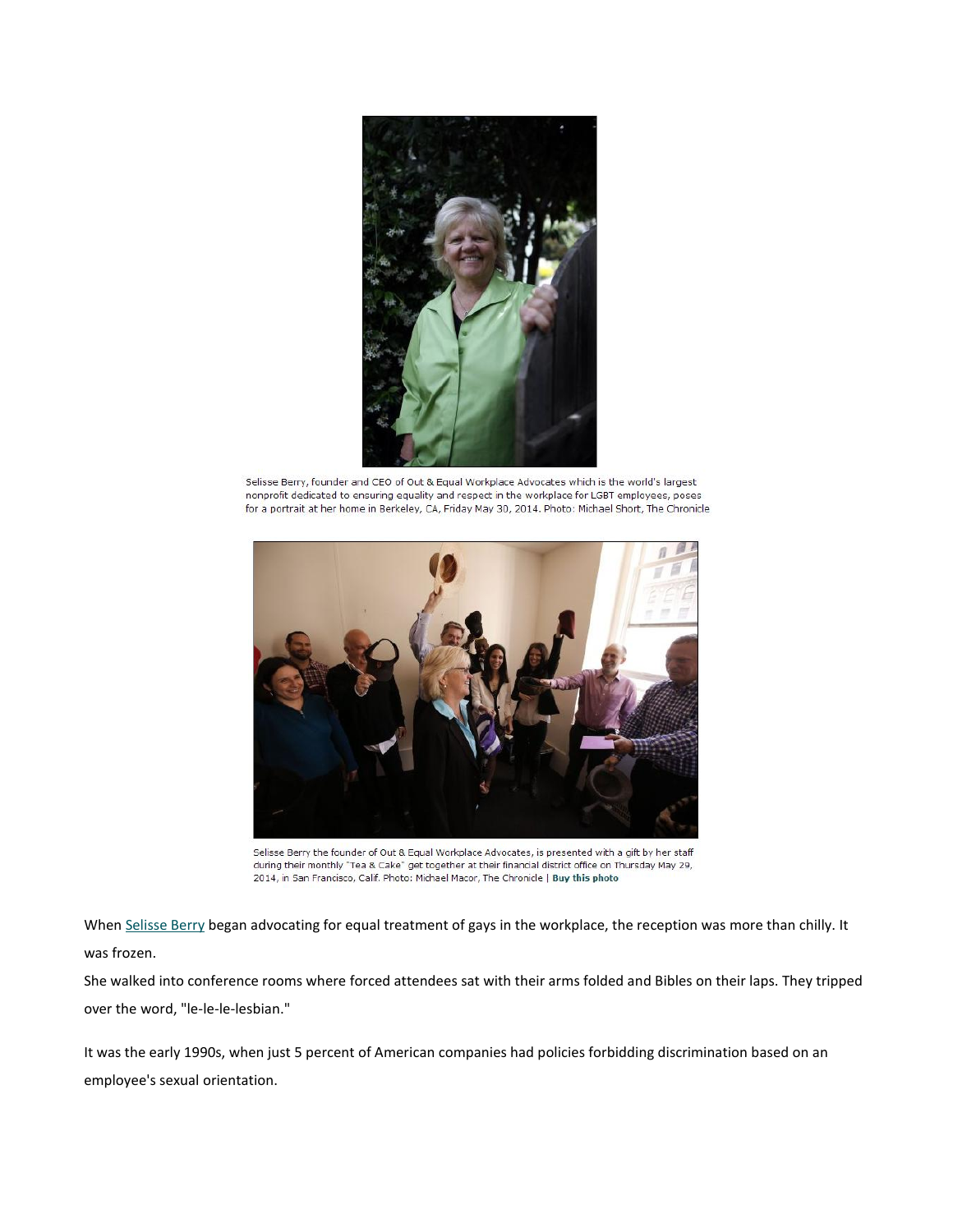"I'd have employees close their eyes and imagine the world reversed ... where every movie, every book, every TV commercial, affirmed only same-sex relationships," said Berry, 58. "Then I'd ask them to try to describe how that made them feel."

Two decades later, the San Francisco-based nonprofit that Berry started, [Out & Equal Workplace Advocates,](http://www.sfgate.com/?controllerName=search&action=search&channel=lgbt&search=1&inlineLink=1&query=%22Out+%26+Equal+Workplace+Advocates%22) has helped more than 500 multinational companies, from Clorox to Ford to [Walmart,](http://www.sfgate.com/?controllerName=search&action=search&channel=lgbt&search=1&inlineLink=1&query=%22Walmart%22) reinvent themselves into welcoming workplaces with domestic partner health and family leave benefits, antidiscrimination policies and diversity training. Although protecting lesbian, gay, bisexual and transgender workers from harassment is not federally required, 21 states have written their own protections into state law. And today, 91 percent of Fortune 500 companies include sexual orientation in their nondiscrimination policies, up from 61 percent in 2002, according to the [Human Rights Campaign.](http://www.sfgate.com/?controllerName=search&action=search&channel=lgbt&search=1&inlineLink=1&query=%22Human+Rights+Campaign%22) "Selisse has really carved out a niche in the equality movement by focusing on workplace equality," said [Tom Johnson,](http://www.sfgate.com/?controllerName=search&action=search&channel=lgbt&search=1&inlineLink=1&query=%22Tom+Johnson%22) Clorox's vice president of finance, global business services. "HRC is focused on legislation, GLAAD is focused on the media, and Selisse is the go-to person for employment issues."

## **Far from finished**

But while Berry has led an overhaul of American office culture, she says her work is nowhere near finished. Companies now want her help protecting workers in overseas offices, located in countries such as Uganda, India and Russia that are openly hostile to and even outlawing homosexuality.

And there's still a pink closet in the highest ranks of corporate America: There is only a handful of openly gay chief executives at the nation's 1,000 biggest companies.

In addition to getting policies in place, a big part of Berry's advocacy is encouraging business leaders to come out, so that others lower on the masthead may feel safe to follow.

"There are emotional and financial benefits to being authentic," said Berry, in her Berkeley living room decorated with a colorful Klimt rug and bright paintings.

"If you are putting all your energy into hiding, into changing pronouns, you are actually not working at full capacity, and that hurts the company's bottom line," said Berry, who anthologized the coming-out stories of LGBT executives from Disney, Clorox, Hewlett-Packard, Xerox, Intuit and others into a self-published 2012 book, "Out and Equal at Work: From Closet to [Corner Office.](http://www.sfgate.com/?controllerName=search&action=search&channel=lgbt&search=1&inlineLink=1&query=%22Corner+Office%22)"

In her talks before the 2,500 who show up annually for her [Out & Equal Workplace Summit,](http://www.sfgate.com/?controllerName=search&action=search&channel=lgbt&search=1&inlineLink=1&query=%22Out+%26+Equal+Workplace+Summit%22) Berry argues that closeted workers are a wasted resource - people whose ideas could steer a company to better market to LGBT consumers, whose disposable incomes skew higher than average.

To win people over to her side, Berry tells her own bumpy coming-out story.

## **Hoped to be minister**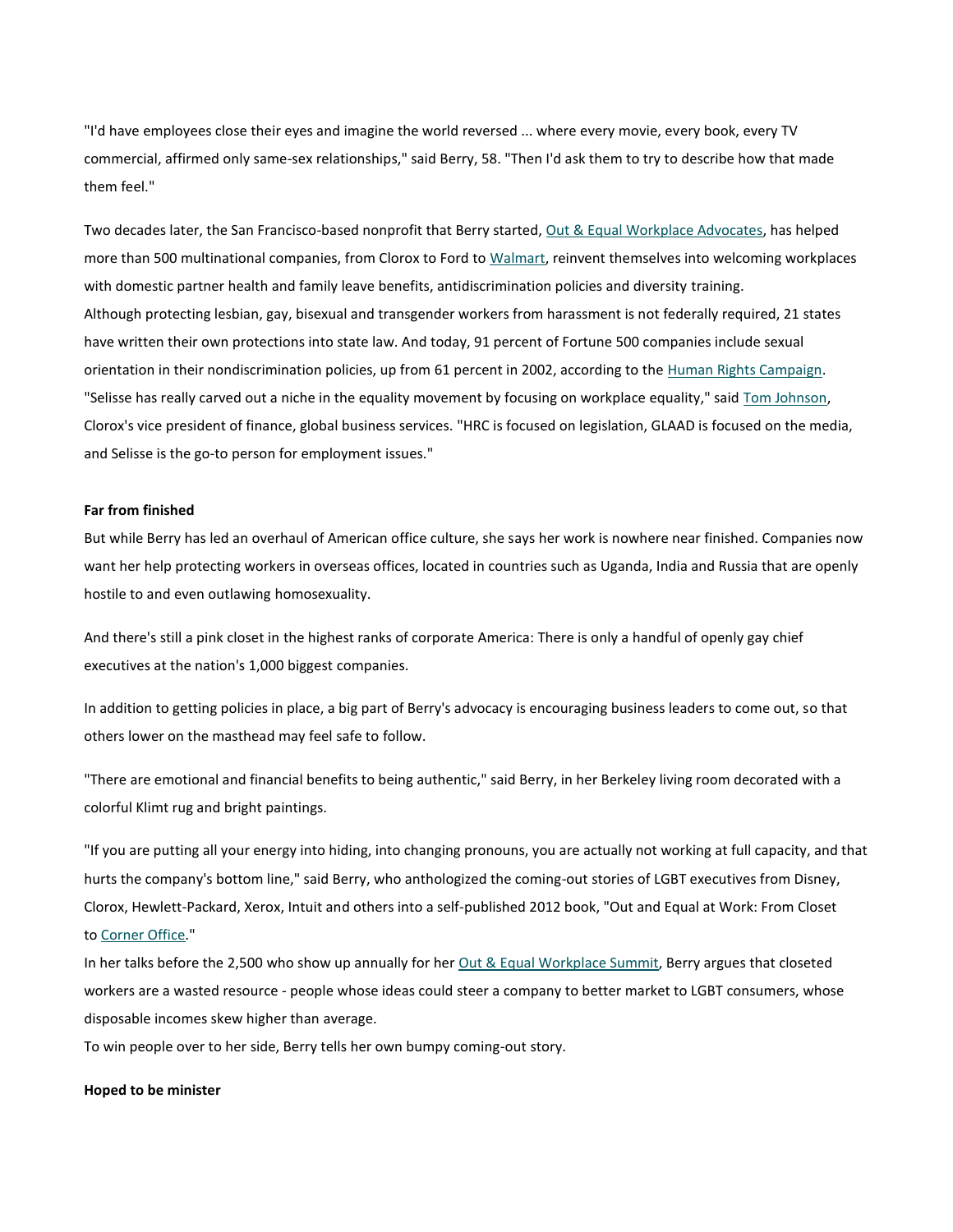Growing up in the Bible Belt of Oklahoma, Berry had a strong grounding in the church, and was inspired to become a social worker. After graduating from the [University of Texas,](http://www.sfgate.com/?controllerName=search&action=search&channel=lgbt&search=1&inlineLink=1&query=%22University+of+Texas%22) she enrolled in the San Francisco Theological Seminary with plans of becoming a Presbyterian minister.

She landed in San Francisco right at the height of the women's movement, joined a women's spirituality group and stopped trying to "pray away" her crushes on women.

In the second year of seminary, she had an epiphany while cresting the hill on Divisadero overlooking the Castro. She remembered something a Unitarian minister had recently told her: "How do you plan to talk about love as a minister if you can't talk about who you love?"

Berry loved her life, and her new girlfriend - and she decided it was time to come out.

At the seminary, she formed a support group for like-minded women: Seminary Lesbians Under Theological Stress, (SLUTS), printed up T-shirts, and marched in the Pride Parade.

In 1990, Berry wrote a letter to her home church in Oklahoma, telling them she was a lesbian, and asking whether she should still continue down the path to ordination.

The church rejected her.

Berry was crushed, but not broken. She vowed to help other LGBT people whose careers were getting derailed by prejudice, going to work as the director of a [United](http://www.sfgate.com/?controllerName=search&action=search&channel=lgbt&search=1&inlineLink=1&query=%22United+Way%22) Way program called Building Bridges, which offered LGBT diversity training to nonprofits.

## **Corporate America**

But many of the nonprofits she visited were progressive and welcoming to gay colleagues. Berry wanted to get into corporate America, so she started asking around: "Does anyone know any gay folks working for big companies?"

Two women from Silicon Valley answered Berry's call, and organized a brunch for gay tech workers. Two hundred people showed up.

"We realized there were all these disparate tiny gay groups here and there, one at Genentech, one at PacBell, one at Sun Microsystems. I started getting them all together."

Berry's fledgling network started getting her into Silicon Valley offices, at first just to dispel myths about homosexuality, AIDS and gender transition. Eventually those talks led to official nondiscrimination policies. When a shop floor worker at Ford changed genders, Berry helped the company understand the issues and provide support.

When Clorox executive Johnson needed help getting his company to embrace the new Clorox Pride employee resource group he started in 2006, he called Berry. He is now president of Out & Equal's board of directors.